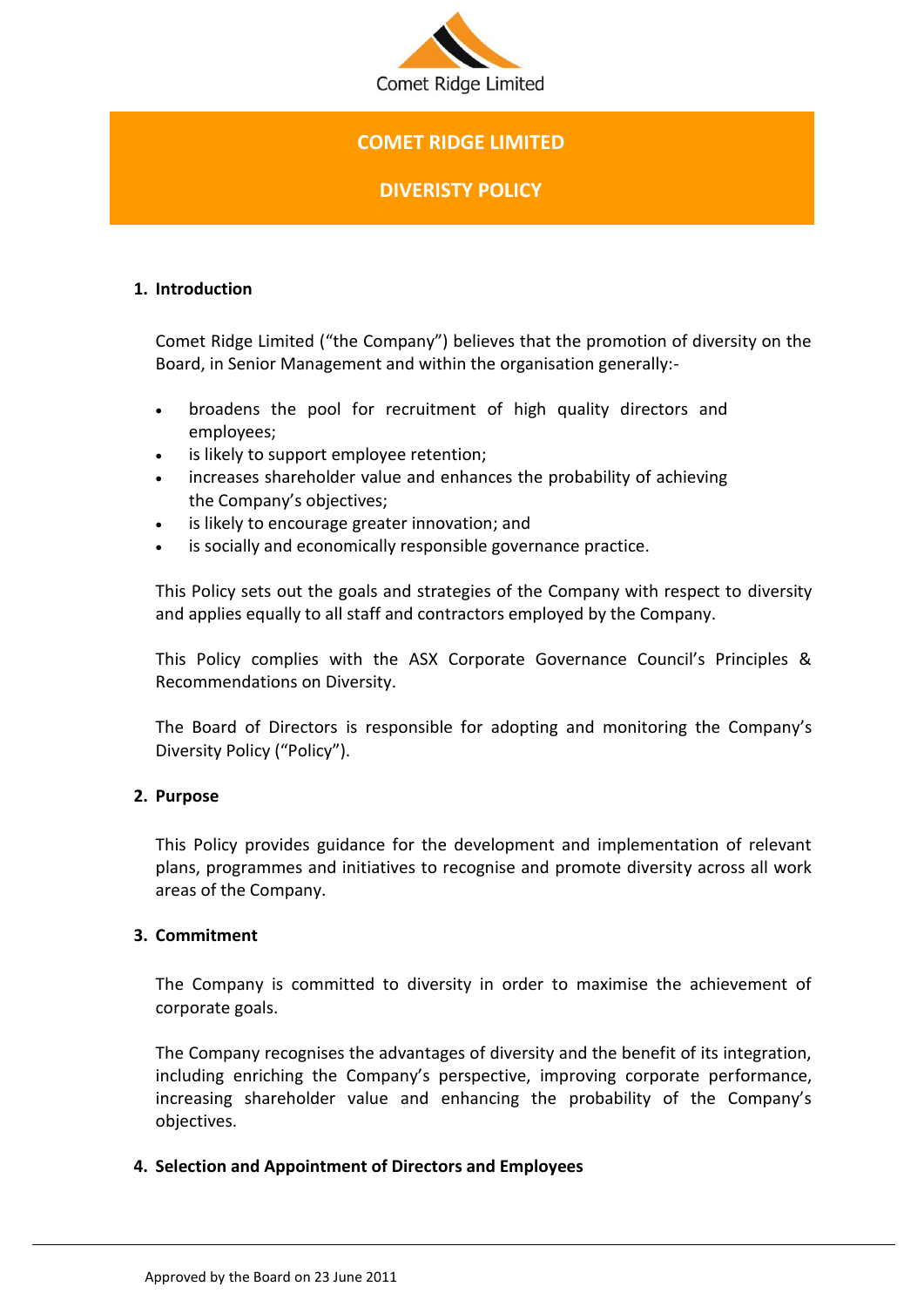The Company employs new employees and promotes current employees on the basis of performance, ability and attitude.

The Company is committed to promoting a corporate culture which embraces diversity when determining the composition of the Board, management and employees.

Directors are selected by reference to their background and experience which is relevant to the business needs of the Company. New directors are invited to join the Board by the Chairperson, who makes the invitation based on recommendations made by the Nomination Committee.

These measures allow the Company to achieve greater diversity.

#### **5. Measurable Objectives**

The Board will:-

- a) establish measurable objectives for achieving gender diversity; *and*
- b) assess annually both the gender objectives and the progress in achieving them.

The measurable objectives can be procedural or structural, targets, or initiatives and programs. They may include, but are not limited to:-

- a) ensuring directors and employees are selected from diverse candidate pools and are interviewed by a diverse interview pool;
- b) setting targets to improve the number of women in particular areas of the Company; *and*
- c) taking action against inappropriate workplace behaviour or behaviour that is not in line with the diversity objectives of the Company.

The Board will decide the manner in which the achievement of gender diversity should be measured, depending on the objective.

#### **6. Reporting Compliance**

In its annual report, the Company will disclose:-

- a) the measurable objectives for achieving gender diversity set by the board in accordance with the diversity policy;
- b) the progress towards achieving these objectives; and